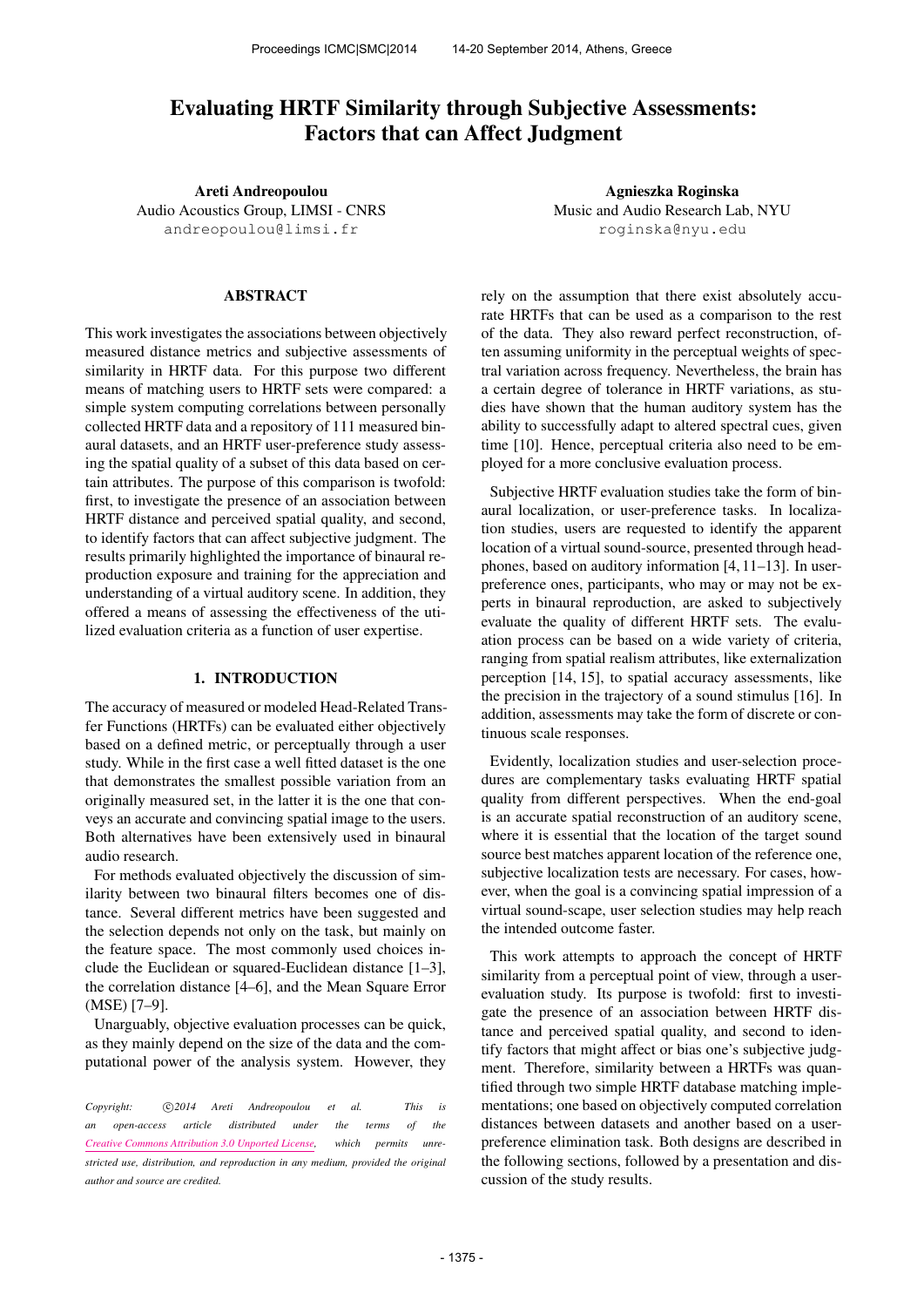### 2. HRTF DATABASE MATCHING

# 2.1 Post Processing

The designed algorithm operated on a repository of 111 HRTF datasets from the LISTEN [17], CIPIC [18], and FIU [19] databases. The following post-processing steps were applied on the data. Binaural filter pairs were normalized to eliminate the potential effects of amplitude on the task, shortened to 1.5 ms to include only the pinnae responses, and band-limited between 0.5 kHz and 16 kHz. The specific frequency range was selected because it was previously identified as the one containing the most predominant localization cues [6, 20, 21]. Each HRTF set was reduced to an optimal subset of binaural filters, which minimize distance between datasets belonging to the same group, while maximizing inter-group discrimination. This optimization, which results to at least 67% data reduction, was based on Linear Discriminant Analysis (LDA), and was presented and discussed in length in a previous publication [22].

In brief, the LDA system was trained on the MARL database of repeated HRTF measurements [23], which consists of 40 datasets collected from four subjects, over the course of eight months. For the purposes of this analysis the data was divided into four labeled groups each containing HRTFs originating from the same subject, and was sent to a linear classifier. The classifier was trained based on a set of features (HRTF components), and their corresponding labels. Upon training, the algorithm returned a set of weights describing the extent to which each feature contributed to a successful classification. Data reduction was achieved by setting a perceptually evaluated threshold, and eliminating all components below it.

### 2.2 Databased Matching Implementation

The database matching algorithm was designed to compare sparse queries to an HRTF dictionary and return a ranked list of all available datasets, along with the corresponding percentage of similarity. The similarity estimation was based on aggregated correlation distances of the HRTFs' cepstrum. More specifically, a separate distance matrix was computed for each active location from the correlation distance between the decomposed DTFs. The overall similarity between datasets was calculated by averaging across the resulting matrices. Similar implementations for computing HRTF distance have been previously described in the literature [24].

# 2.3 Search Query

The personalized search queries for the matching algorithm were based on sparsely measured HRTF datasets. The recordings took place in the Spatial Audio Research Lab, a semi-anechoic space at NYU. Participants were sitting on an adjustable stool, and their alignment was monitored through a Polhemus Liberty electro-magnetic tracker. No support for their head, back and arms was provided. Five Genelec 8030a speakers were positioned in a spiral configuration at a distance of 1 m from the subjects' heads. The measurements were done with the blocked-meatus method,



Figure 1. Graphical Interface for collecting user responses in the HRTF preference task.

using custom-made miniature binaural microphones with Sennheiser KE - 4 capsules, in azimuth increments of 15°, at 5 elevations from  $-30^{\circ}$  to  $30^{\circ}$ .

# 3. METHODS

### 3.1 Participant pool and Experiment Outline

Twenty people volunteered to take part in this study, all students of the NYU Music Technology graduate and undergraduate programs. Participants had reported having normal hearing. Volunteers were divided into two groups based on their level of expertise in binaural-audio reproduction. The first consisted of users who had some exposure to immersive audio concepts. Such experience ranged from a couple of relevant courses to several years of research in the field. The second consisted of people with no experience in the field, its concepts and terminology. The ratio of participants in each group was nine to eleven.

No training in binaural audio reproduction was offered to any of the users, except for the opportunity to familiarize themselves with the functionality of the interface. The reason behind this decision lies in the wide range of experience in the "informed" group. We acknowledge that participants whose familiarity with binaural audio reproduction was solely based on an academic course or the participation in a few binaural audio studies cannot really be considered a "experienced" users. Yet, their awareness can be closer to that of a trained subject. Hence, to fully explore the effect of binaural audio reproduction familiarity on user-preference decisions, no training was offered to participants in the "naive" group.

The duration of the study was approximately one hour and participants had the option of completing it during one, or two sessions. The first part consisted of a sparse HRTF measurement, and three personalized responses of the Sennheiser HD 650 open headphones, averaged to create a single binaural equalization pair. The second part included the HRTF preference/evaluation task.

#### 3.2 HRTF Preference Task

### *3.2.1 Overview*

The purpose of this task was not to evaluate the localization accuracy of different HRTF datasets, but rather to as-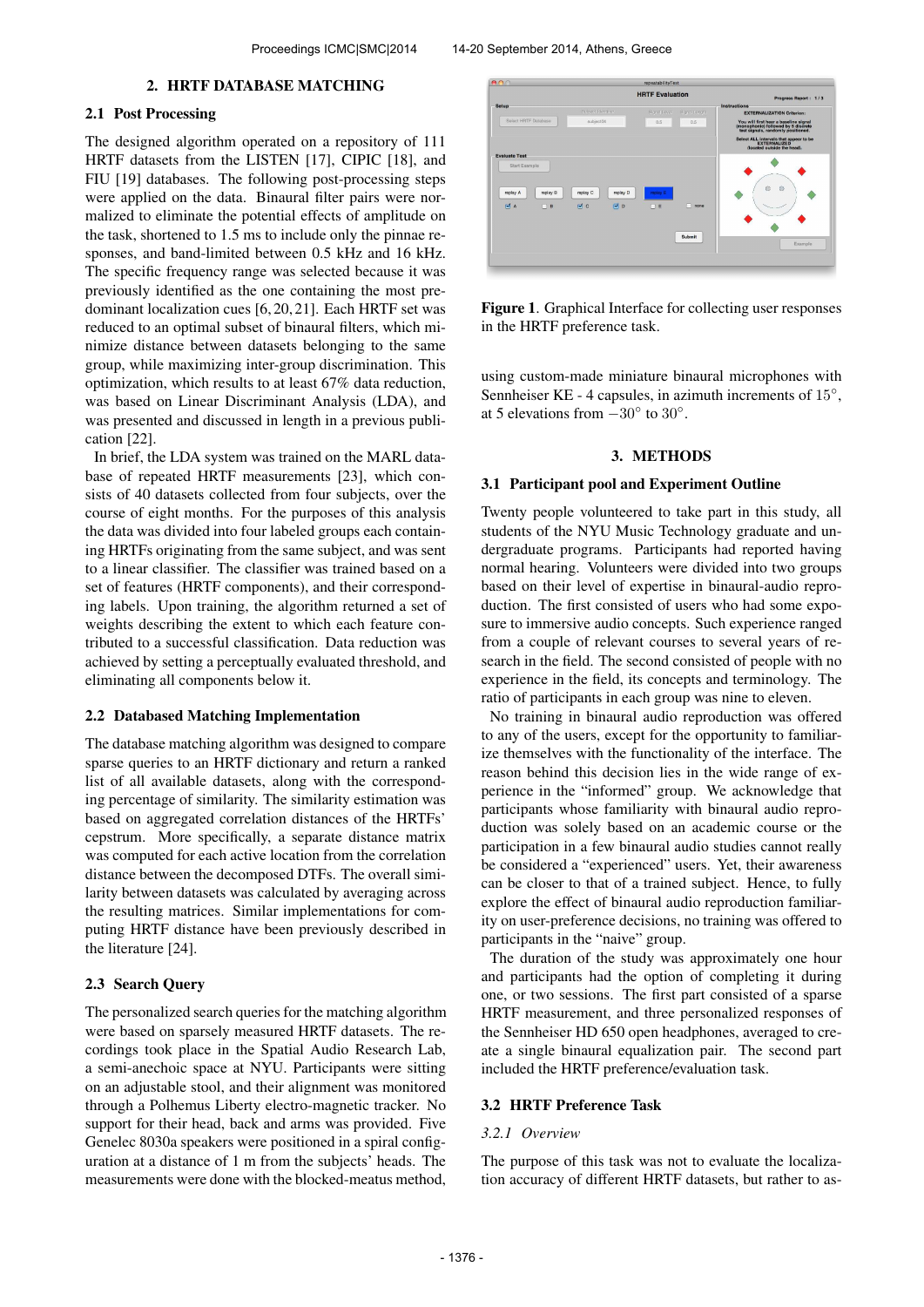

Figure 2. Aggregated user responses across all criteria and participants. P corresponds to the personally measured HRTF,  $\overline{Mi}$  to the  $i^{th}$  HRTF in the returned ranked list, K to the KEMAR set, L to the least similar set, and CT to the catch trial.

sess their perceived spatial quality based on three criteria: externalization perception, front/back discrimination, and up/down discrimination. A collection of sixteen HRTF datasets was compiled for every participant, consisting of their personally measured dataset, the MIT - KEMAR set [25], a monophonic pseudo HRTF, used as a catch trial, and thirteen datasets selected across the ranked list of responses from the database matching implementation.

The following notation will be used across the rest of this paper to refer to the different HRTF classes used in the study. P will correspond to the personally measured HRTF,  $Mi$  to the  $i^{th}$  HRTF in the returned ranked list,  $K$ to the KEMAR set,  $L$  to the least similar set, and  $CT$  to the catch trial.

The  $CT$  was created from the first 128 samples of the  $0^{\circ}$ azimuth/elevation KEMAR binaural pair, with the filters cross-summed and repeated at various amplitude values. The stimuli were .5 sec pink noise bursts, presented to participants through the Sennheiser HD 650 open headphones. In order to minimize any bias in the responses potentially caused by ITD mismatches, all HRTFs were converted to minimum phase and the extracted ITD information were replaced by the individually measured ones. Headphone equalization was also applied to reduce the effect of the reproduction equipment on the evaluation procedure.

# *3.2.2 Protocol*

The *HRTFPref* evaluation tool has been described extensively in several studies in the past [14, 22, 26]. In brief, the task consists of three stages, each having multiple trials. For every trial, participants are presented with a reference monophonic sound followed by a series of spatialized stimuli at various directions, and are instructed to select all HRTFs that meet the stage-specific criterion. Trials consist of a maximum of five intervals (HRTFs).

In order to eliminate variations in signal colorization, the reference sound is created by cross summing the left and right ear responses of the  $0^{\circ}$  azimuth &  $0^{\circ}$  elevation location of the current HRTF. HRTFs are presented multiple times in a given criterion, and only the ones selected more than 60% of the times advance to the next stage. Such a configuration results in an elimination task. The first stage of the study assesses the perceived spatial quality of a given HRTF based on externalization perception, the second on front/back discrimination, and the last on up/down discrimination. User responses were collected through a graphical interface designed in MATLAB  $2010<sub>b</sub>$ (Figure 1).

### 4. RESULTS

The first attempt to investigate the relationship between HRTF dissimilarity and perceived spatial quality is based on observations of the overall user-evaluations across the collection of HRTFs in the study. Figure 2 plots the aggregated user-preference across all criteria, and participants. On the plot HRTFs appear in a decreasing similarity order from left to right, with HRTFs closer to the personally measured set  $P$  (search query) appearing on the left on graph. The ranking of all datasets was controlled by the output of the designed HRTF database matching system.

The collected data indicates the presence of an association between HRTF rank and perceived spatial quality. As it can be seen, user responses follow a declining order between the top matches and the least similar HRTF classes, with the  $K$  and  $L$  sets receiving considerably lower scores than  $P$  and the top three matches  $M_1$  -  $M_3$ . However, for HRTF classes between the two extremes (center of the graph) a lot more variation is observed, with HRTFs of lower ranks occasionally receiving better scores than higher ones. An example of such behavior is the increase in the scores between HRTF classes  $M_{78}$  and  $M_{89}$ .

Further observations arise when analyzing the user responses for each evaluation criterion separately. Figure 3 contains the aggregated user-preference responses per evaluation criterion, across all participants. By looking at the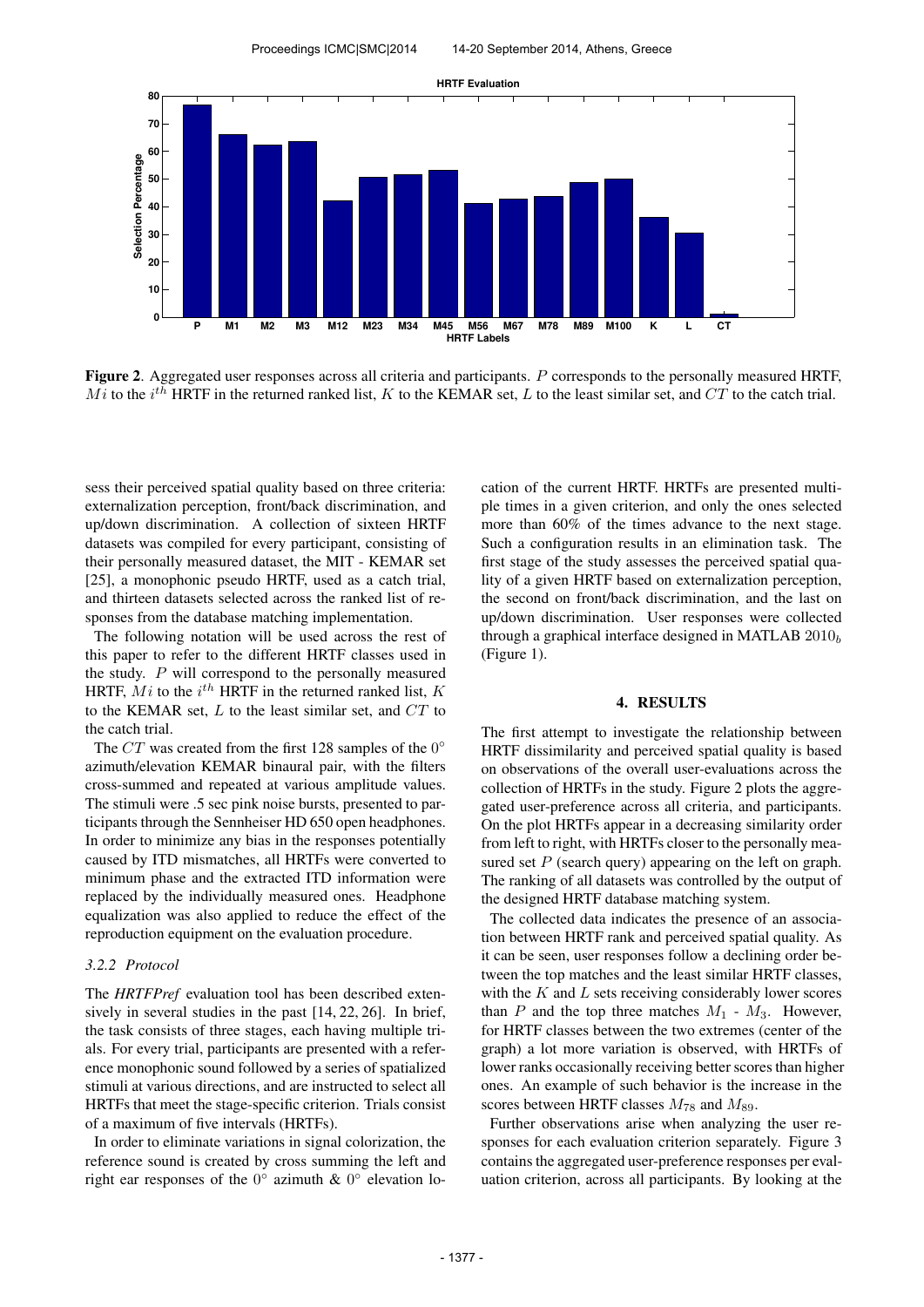

Figure 3. Aggregated user-preference responses per evaluation criterion, across all participants. P corresponds to the personally measured HRTF,  $Mi$  to the  $i^{th}$  HRTF in the returned ranked list, K to the KEMAR set, L to the least similar set, and CT to the catch trial.

figure, it appears that the externalization criterion, almost consistently, received the highest preference ratings. For some cases these ratings reached the same levels as the personally measured sets, or the top matches. This implies that participants of this study evaluated a wide variety of HRTFs as being equally convincing, in terms of externalization performance, to their measured sets. In addition, it is this criterion that seems to be driving the direct relationship between objectively measured HRTF distance and perceived spatial quality. As it can be seen on the graph, externalization evaluations demonstrate a stronger declining behavior between top matches and HRTFs further down in the ranked list.

On the contrary, the front / back and up / down discrimination evaluations seem to plateau at around 40% across all classes, except for the personally measured HRTFs and  $M_1$  to  $M_3$ . This implies that spatially convincing movements of virtual sources in an up/down or front/back manner were consistently attributed to datasets very close to the measured HRTFs. This observation is in line with the binaural audio literature, demonstrating that, with a few exceptions, localization performance is optimal when users are listening through their own binaural filters.

In an attempt to interpret the cause of these observations user responses were divided in two groups according to the users' level of expertise: "experienced" and "naive". As discussed in 3.1, the experienced user group consisted of volunteers who had some exposure to immersive audio concepts, while the naive one of those with no experience in the field. As mentioned earlier no training was offered to the users, except for the opportunity to familiarize themselves with the experiment interface.

Figure 4 contains the aggregated user evaluations per criterion and familiarity group. The top graph holds the responses of the "informed", and the bottom of the "naive" user group. The most evident observation emerging from this data division, is the imbalance in the ratings between the two groups. It appears that experienced users consistently attributed higher ratings to every HRTF class across all criteria, fact which implies variations in the evaluation standards employed by each group. This imbalance is especially spotted in the front/back and up/down discrimination criteria. One possible explanation for that, could be the lack of visual cues, enhancing the presence of sound sources in the frontal hemisphere, Another factor could be the static character of this experiment, where subject headmovement did not affect the reproduced binaural scene, resulting in virtual sources moving along with one's head in every turn. Even though participants were encouraged to keep their eyes closed when listening to the stimuli, and to refrain from turning their heads, it is quite possible that these limitations made these two tasks more challenging to "naive" participants. For that user group this resulted in flat average ratings between 20% and 40% across all HRTF classes except for the personally measured sets.

On the contrary, the experienced participant group, exhibited more variation in the corresponding average selection rates, which appear to follow a declining trend as a function of distance from the measured set. In other words, HRTF classes with lower similarity ranks were evaluated positively less often. In general, for the data collected in this study, there appears to be some correlation between levels of expertise and perceived spatial quality. However, this observation was made on a very small participant pool and it is, therefore, subject to further investigation.

# 5. DISCUSSION

In binaural audio related research the two means of HRTF evaluation are localization and user preference tasks. The former is an objective method, where an effective HRTF set is the one that results to smaller or fewer localization errors, while the second is purely subjective and results to a set that satisfies the personal quality standards of a user. The need for so distinct methods of assessment arises from the realization that the level of accuracy needed in a virtual auditory space is task dependent. For example, in mission critical applications, where effortless and accurate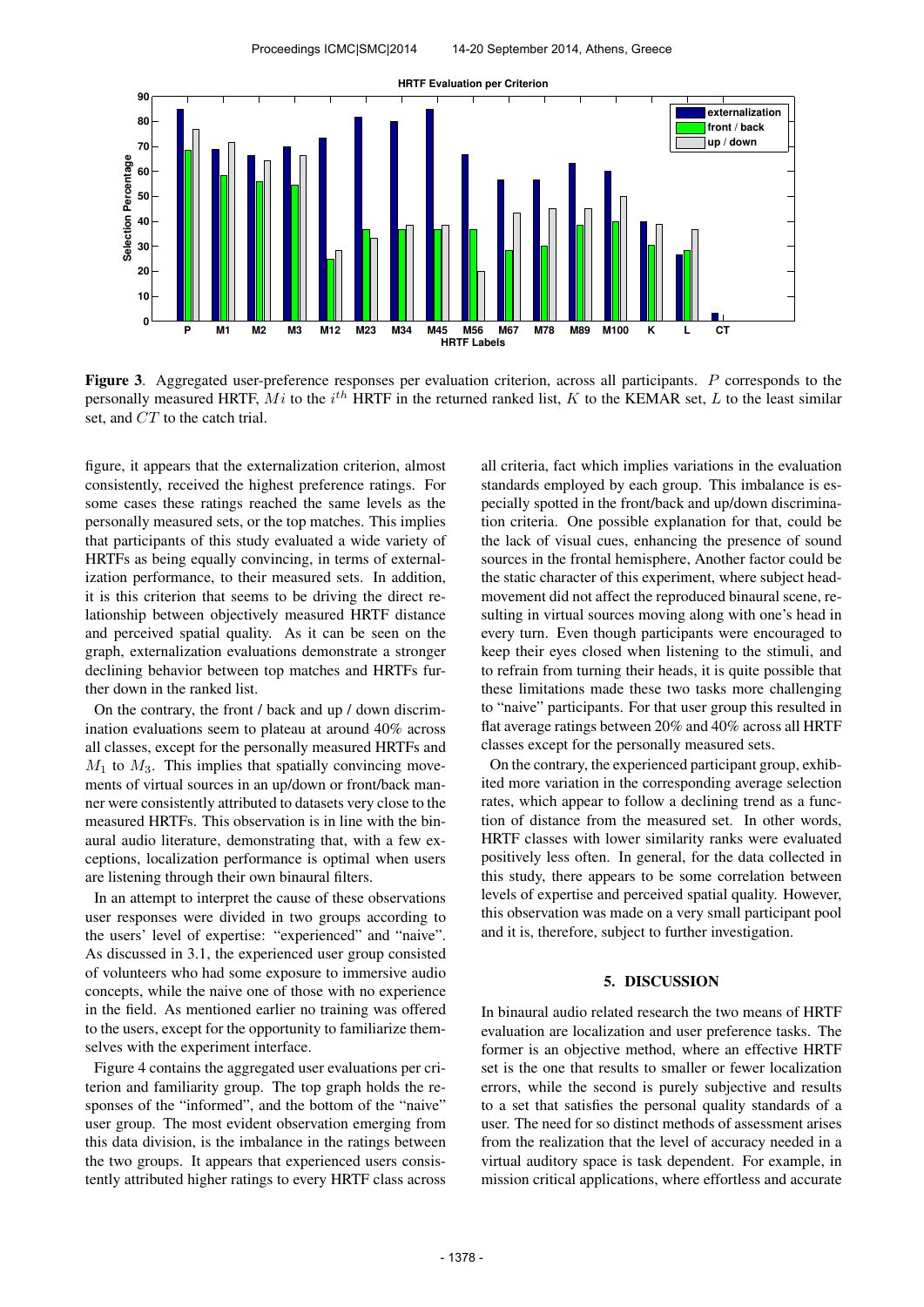

Figure 4. Aggregated user-preference responses per evaluation criterion and user familiarity. P corresponds to the personally measured HRTF, Mi to the  $i^{th}$  HRTF in the returned ranked list, K to the KEMAR set, L to the least similar set, and  $CT$  to the catch trial.

virtual reconstruction of one's auditory environment may prove vital, localization accuracy and adaptation time are the most meaningful means for HRTF evaluation. For applications in entertainment, however, an HRTF that meets the spatialization expectations of the user should be preferred for an optimal experience. Nonetheless, there hasn't been any formal proof that spatial accuracy can be an indication of enhanced perceived quality and vice versa, or a systematic approach to the appropriate criteria for subjective HRTF assessments. This paper investigated factors that may affect subjective judgment as a function of the utilized criteria and level of expertise.

The following main points arose from the analysis of the user responses. First, the externalization criterion does not provide sufficient information on the quality of binaural filters. Results indicated that especially "naive" participants tended to find the vast majority of HRTFs convincing with respect to this task, regardless of the level of decorrelation from their personally measured sets. Nevertheless, this was the only criterion in this study, whose levels appeared to have a direct relationship to HRTF dissimilarity measures. In other words, HRTFs more correlated to the personally measured sets received higher externalization ratings than the more dissimilar ones. This behavior was common across users regardless of their levels of expertise.

On the contrary, the up/down and front/back discrimination tasks offer a better understanding of the correlation between HRTF sets. As demonstrated earlier, HRTFs who have received a lower ranking by the database matching algorithm were also attributed lower scores in the preference task. However, this tendency seems to be stronger between "informed" users. Results depicted in Figure 4 showed that, unlike the experienced user group, the responses of the naive participants ranged from around 20% to 40% across all HRTF classes, except for the personally measured sets. This behavior suggests that people in this group were unable to perceive convincing front/back or up/down movement with any HRTF set but their own.

Such a finding highlights the importance of training and binaural audio reproduction exposure, when trying to understand the notion of moving sources, and, especially, when making general assessments about an HRTF's spatial quality. This observation is also supported by the difference in overall ratings across all HRTF classes between the two participant groups. Experienced user responses covered a wider range of ratings compared to the naive group ones, which, with the exception of the externalization criterion were compressed to a level around 30%.

Hence, spatial quality appreciation seems to be directly related to one's duration of exposure to binaural audio reproduction. This can be attributed to a number of factors: It is possible that the expectations of the "naive" users were less often fulfilled. Alternatively, users who had experience listening to, or working with binaural audio reproduction were accustomed to the sound-quality nuances and limitations, and their expectations were violated less often. It is also quite possible that this difference was a function of understanding rather than interpreting the concepts of the three criteria used for evaluation. Or, that the unappealing character of the pink-noise stimuli, even though com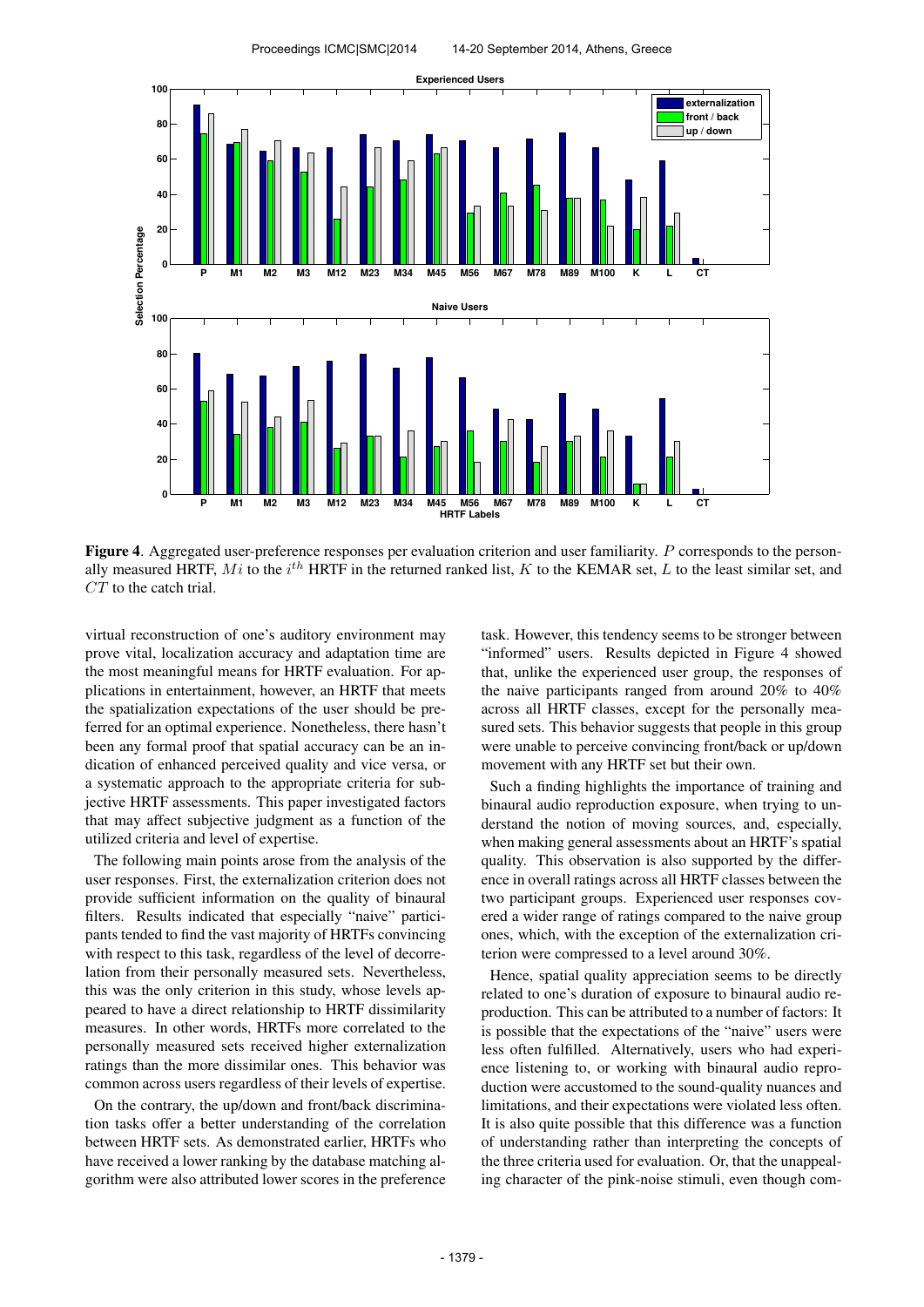mon practice for binaural studies, was not conductive to an immersive experience for the "naive" participant group. This are all points that will be considered in future studies.

# 6. CONCLUSION AND FUTURE WORK

The results of this study highlighted the importance of binaural - audio nuances awareness, when assessing the spatial quality of presented media. By separating user responses according to their levels of expertise distinct ranking patterns arose for different HRTF classes, which imply that spatial quality appreciation may be directly related to binaural-audio reproduction exposure. Three criteria were evaluated in terms of their effectiveness in leading to the most appropriate HRTF dataset during a userselection study. Externalization perception was found to be less effective in discriminating between data, but it was the only criterion whose ratings appeared to be related to objectively computed HRTF dissimilarity measures. The front/back and up/down discrimination tasks were found to be more effective in selecting spatially convincing HRTF datasets among "trained" but not "naive" users.

Future work includes the design of new evaluation studies, based on different criteria, and also the increase in the number of participants in the evaluation tasks. It is also of interest to further divide the group of experienced users into more refined subsets, and explore how different levels of expertise affect people's judgments.

### 7. ACKNOWLEDGEMENTS

This work was funded in part by the French project BiLi (Binaural Listening, www.bili-project.org, FUI - AAP14). Additional financial support was provided by New York University. The authors would like to thank the Music technology program at NYU for providing access to their equipment and facilities, as well as to all the volunteers who participated in out studies.

### 8. REFERENCES

- [1] V. Lemaire, F. Clérot, S. Busson, R. Nicol, and V. Choqueuse, "Individualized HRTFs from Few Measurements: a Statistical Learning Approach," in *IEEE International Joint Conference on Neural Networks, 2005. IJCNN'05. Proceedings. 2005*, July, Ed., vol. 4. Montreal, Canada: IEEE, 2005, pp. 2041–2046.
- [2] M. Queiroz, "Efficient Binaural Rendering of Moving Sound Sources Using HRTF Interpolation," *Journal of New Music Research*, pp. 37–41, 2011.
- [3] F. Wightman and D. Kistler, "Multidimensional scaling analysis of head-related transfer functions," in *IEEE Workshop on Applications of Signal Processing to Audio and Acoustics*, Waisman Center, Wisconsin Univ., Madison, WI, October 1993, pp. 98–101.
- [4] P. Bremen, M. M. van Wanrooij, and a. J. van Opstal, "Pinna cues determine orienting response modes to synchronous sounds in elevation." *The Journal of*

*neuroscience : the official journal of the Society for Neuroscience*, vol. 30, no. 1, pp. 194–204, Jan. 2010.

- [5] F. Keyrouz, "Humanoid hearing: A novel threedimensional approach," *Robotic and Sensors Environments (ROSE), 2011*, pp. 214–219, 2011.
- [6] E. H. A. Langendijk and A. W. Bronkhorst, "Contribution of spectral cues to human sound localization," *The Journal of the Acoustical Society of America*, vol. 112, no. 4, pp. 1583–1596, 2002.
- [7] T. Ajdler, L. Faller, C.and Sbaiz, and M. Vetterli, "Sound Field Analysis Along a Circle and its Applications to HRTF Interpolation," *Journal of the Audio Engineering Society . . .* , vol. 56, no. 3, pp. 156–175, 2008.
- [8] W. Wahab Hugeng and D. Gunawan, "Improved Method for Individualization of Head-Related Transfer Functions on Horizontal Plane Using Reduced Number of Anthropometric Measurements," *Journal of Telecommunications*, vol. 2, no. 2, pp. 31–41, 2010.
- [9] J. Leung and C. Carlile, "PCA Compression of HRTFs and Localization Performance," in *International Workshop on the Principles and Applications of Spatial Hearing*, Miyagi, Japan, 2009, pp. 5–7.
- [10] P. M. Hofman, J. G. Van Riswick, and A. J. Van Opstal, "Relearning Sound Localization with New Ears." *Nature neuroscience*, vol. 1, no. 5, pp. 417–421, Sep. 1998.
- [11] P. M. Hofman and A. J. Van Opstal, "Spectro-temporal factors in two-dimensional human sound localization." *The Journal of the Acoustical Society of America*, vol. 103, no. 5, pp. 2634–2648, May 1998.
- [12] M. Hofman and J. Van Opstal, "Binaural weighting of pinna cues in human sound localization." *Experimental brain research. Experimentelle Hirnforschung. Expérimentation cérébrale, vol. 148, no. 4, pp. 458–* 70, Feb. 2003.
- [13] J. Jeppesen and H. Moeller, "Cues for Localization in the Horizontal Plane," in *118th Audio Engineering Society Convention*, Barcelona, Spain, 5 2005.
- [14] A. Roginska, T. Santoro, and G. Wakefield, "Stimulusdependent HRTF preference," in *129th Audio Engineering Society Convention*, San Francisco, CA, USA, 2010.
- [15] B. Seeber and H. Fastl, "Subjective selection of nonindividual head-related transfer functions," in *Proceedings of the 2003 International Conference on Auditory Display*. Boston, MA, USA, 2003, pp. 1–4.
- [16] B. F. G. Katz and G. Parseihian, "Perceptually based head-related transfer function database optimization," *The Journal of the Acoustical Society of America*, vol. 131, no. 2, pp. EL99–EL105, 2012.